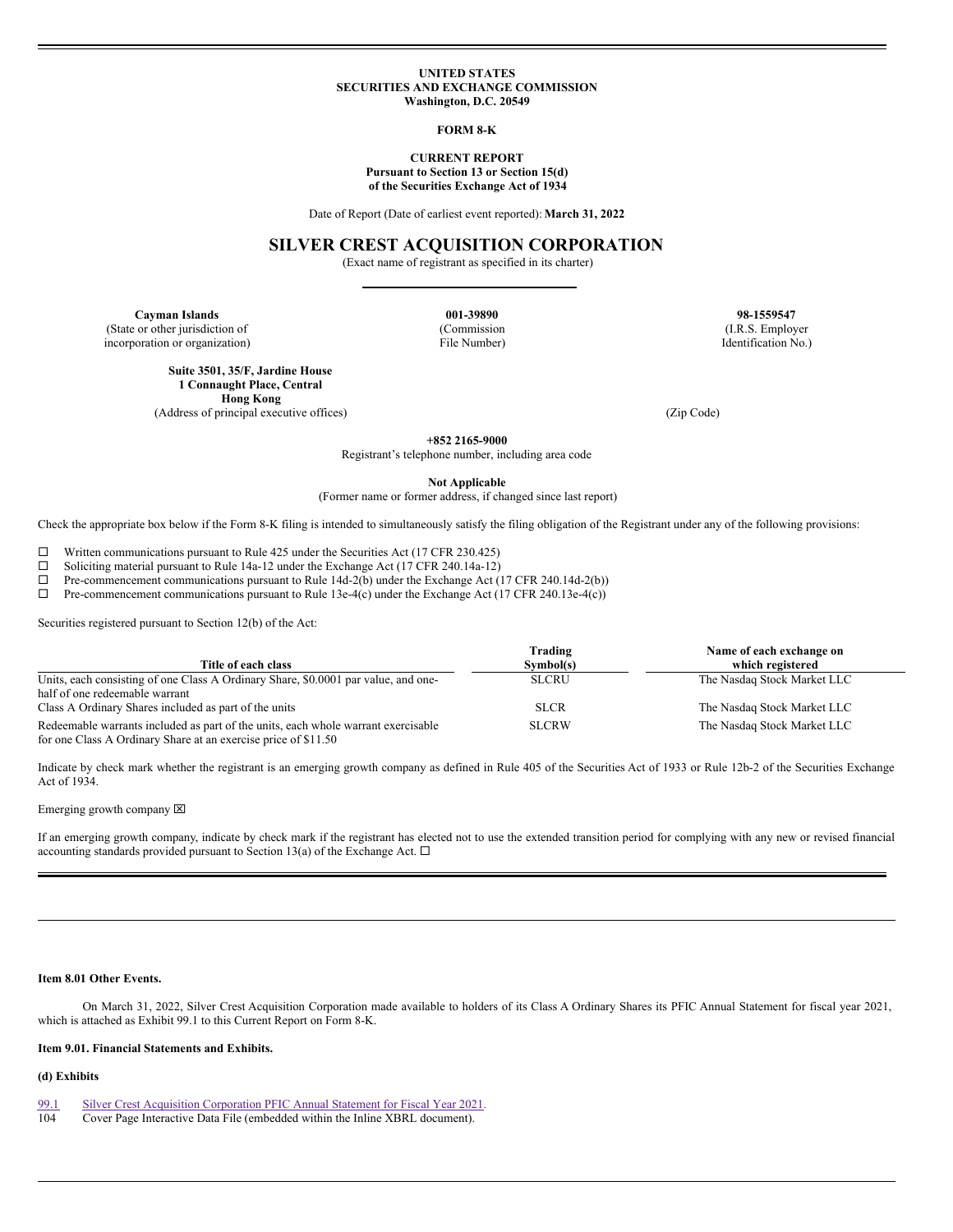# **SIGNATURES**

Pursuant to the requirements of the Securities Exchange Act of 1934, the registrant has duly caused this report to be signed on its behalf by the undersigned hereunto duly authorized.

# Date: March 31, 2022 **SILVER CREST ACQUISITION CORPORATION**

By: /s/ Derek Cheung

Name: Derek Cheung

Title: Chief Executive Officer